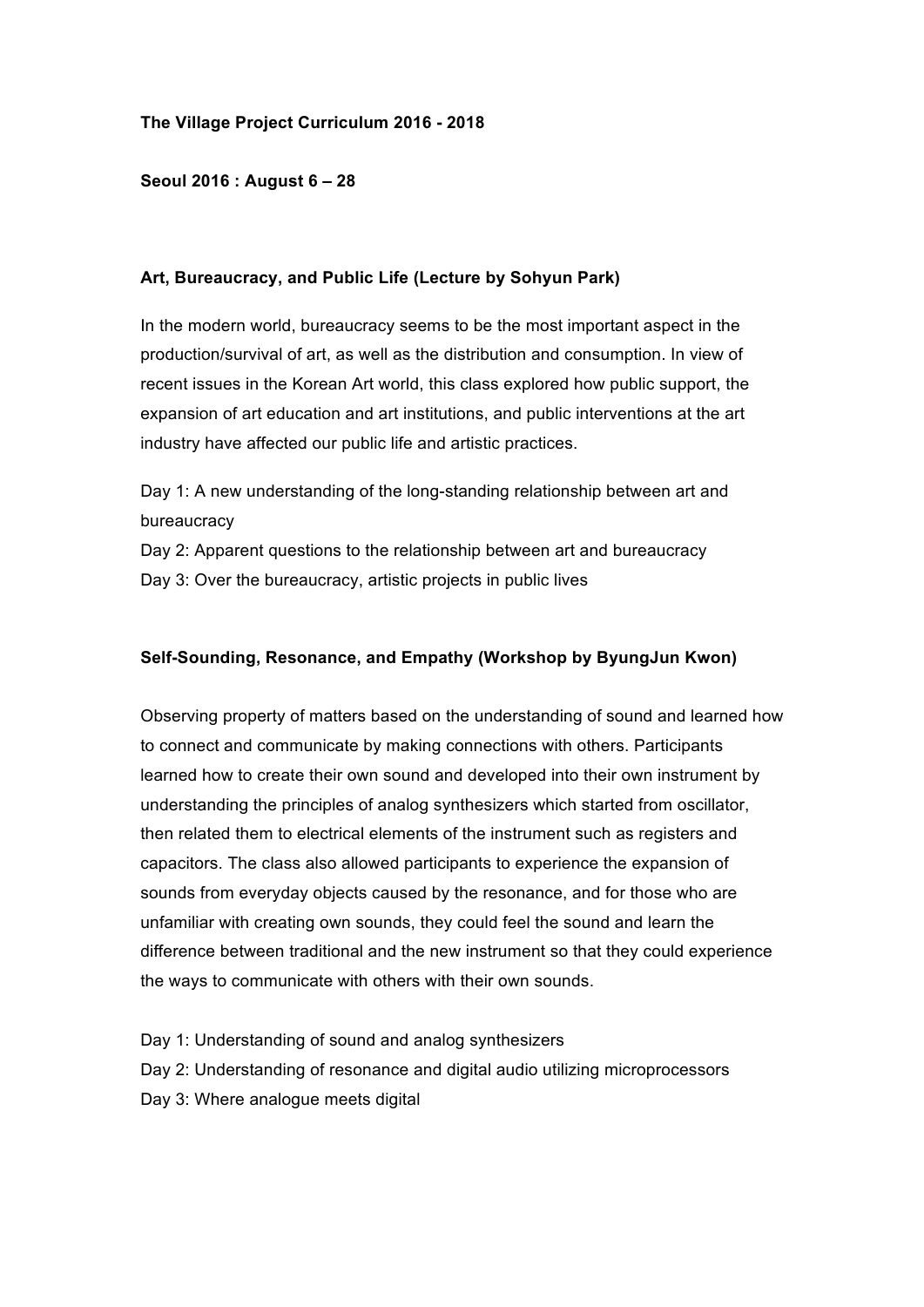## **Art, Social Network and Anonymity (Lecture and Workshop by Keiko Sei)**

The 1st session will explore how democratic activists share information, encourage participation and lead the change at the scene through social media, and the same time how social media, allowing the general public to occupy the roles of the artists, threatens the avant-garde spirit in media art. Meanwhile, people came up with various reasons and forms to keep anonymity to protect the independence of the digital world, and many anonymous identities have produced trends of various cultures. In the 2nd session, participants will discuss how artists, who are to explore the autonomy of art, can respond to this anonymous culture both in cyberspace and reality.

Day 1. Lecture on Art and Social Network Day

Day 2. Create and curate art works on the theme of Social Network Day

Day 3. Lecture on Art and Anonymity Day

Day 4. Create and curate art works on the theme of Anonymity

## **The Shapes of Movement and the Body (Workshop by Kyung Ae Ro)**

Free your thoughts and express in variety with fun moves. Freely express ways and perspectives of the individuals through pictures, objects and movements. Unlike learning the existing movement or dance techniques, it is awaking the senses of our body and exploring the languages of the body and movements of the individuals with the aspects of shape, space, level and dynamics.

Day 1: Distance and movement

Move in variety by using the gaps between the parts of our body. Various sizes of gaps allow our body to move freely. After then, move with the different gaps created between a person to person. See the distance of the relationship created by the gaps between body to body.

## Day 2: Image and Movement

Draw various images created from deep inside the heart and find movements from those created images. Look for images and movements of the body created from natural images, spaces, and emotions. The relationship of images and movements is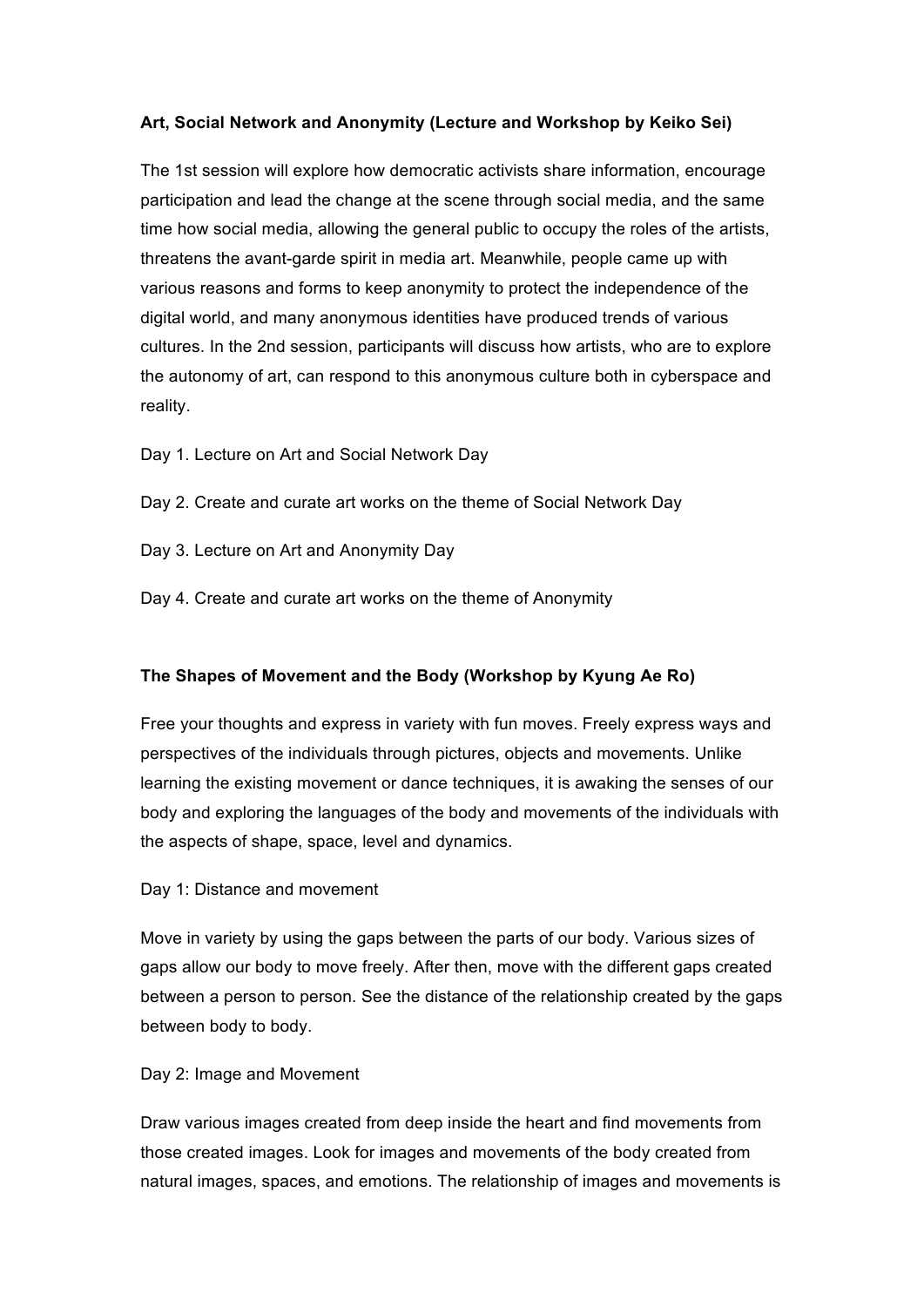developed in different forms and studied differently.

# **Art Beyond the Creative City: Art, Politics, and Urban life (Lecture by Pascal Gielen)**

Since the financial crisis started at the end of 2007 a lot of governments do budget cuts in the cultural and artistic field. These policy decisions originated from the critical theory of Herbert Marcuse are understood within an ideological framework as 'repressive liberalism'. It claims to advocate freedom of individual, encourages creating more culture businesses to establish creative city, and on the other hand, it develops a giant dispersive control device repressing the freedom of art and individual. Within this cultural policy, creative labor itself can also be "instrumentalized" as a repressive tool. In these workshops Pascal Gielen analyzed the relationship between art, politics and the public space in the creative city on a global level, while looking into how activists and creative 'workers' respond to this policy by organizing themselves in alternative ways.

Day 1: Macro-Sociological Changes and Global Culture Day 2: Macro-Sociological Changes and Art Institutional Shifts Day 3: Macro-sociological Changes and Responses of Artists: Community Art, Cultural Entrepreneurship and Activism Day 4: Macro-Sociological Changes and Artistic Biotopes Day 5: Macro-Sociological Changes and the Common City

## **Adjustments (Workshop by Saša Karalić)**

The information in Korean political situation was analyzed from the psychological, linguistic and political point of view and based on the analysis, participants experienced stages of re-adjustments by drawing out the true intentions of those information. The adjusted language would then be objectified and re-adjusted through activities and ended with self-examination.

The ideological workings of language and, more particularly, the contemporary language used in politics were the starting point of this project.

#### **Exhausted Academies (Lecture by Henk Slager)**

Our current "neo-liberal" society presents itself as an achievement-oriented world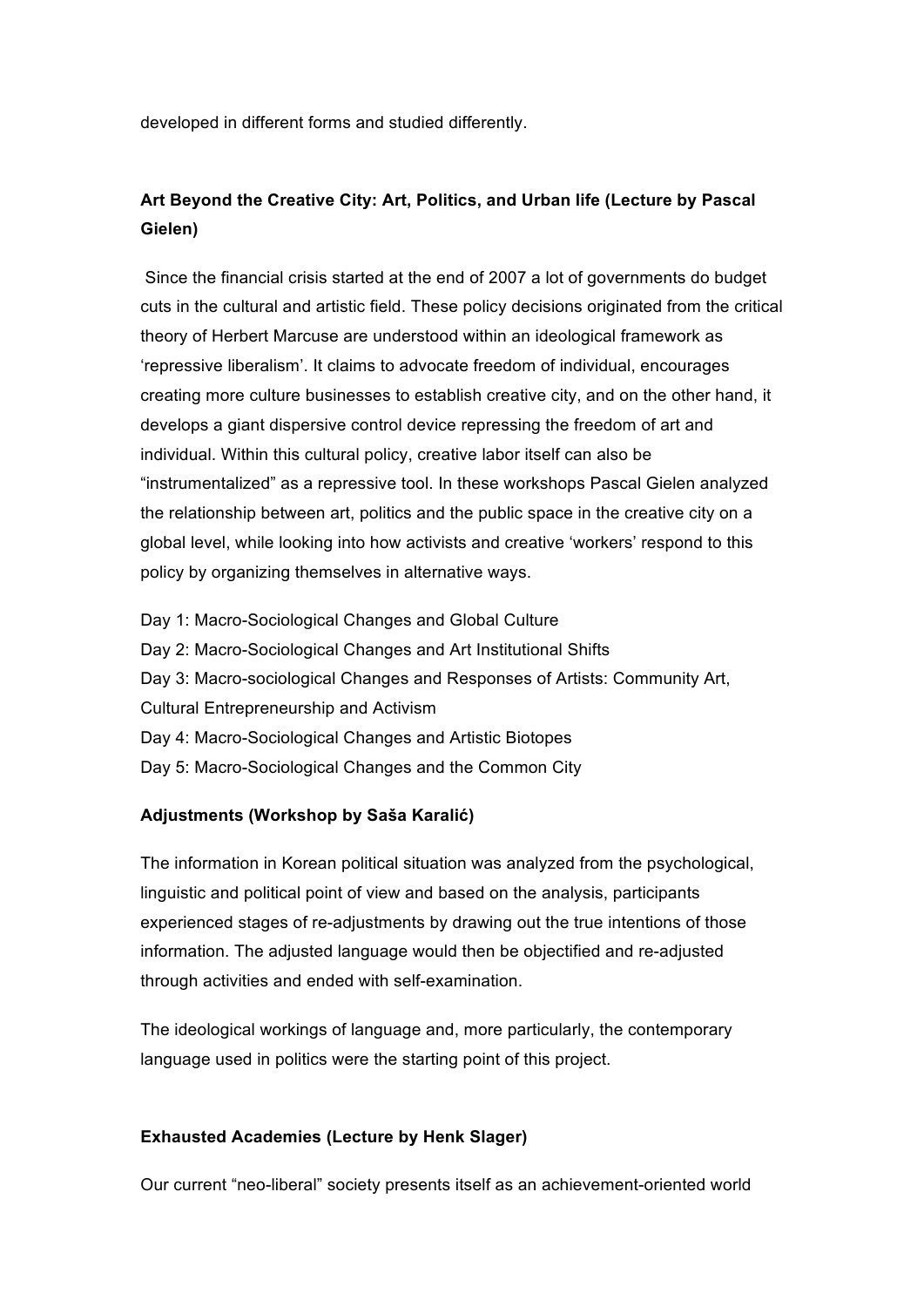characterized by an abundance of positivity that is expressed in ubiquitous overproduction, over-performance, and over-communication. In response to that, new modes of concentration and academy formats were discussed and explored through screenings of contemporary artists during the workshop.

Day 1: Start: Publication "Agonistic Academies" Day 2: Exploring the Concept of Exhaustion Day 3: Screening and discussing of for the academy discussion topical and relevant Art works/Projects Day 4: Concluding workshop: (Starting from the observation of Nietzsche) Contemplative Attention

# **To whom does your work belong? (Lecture and Workshop by Marianne Flotron)**

This workshop is part of a workshop series that questions the way political and economic systems influence the production of art. In this edition, participants explore the way market competition affects art production. The workshop starts with a lecture on the art market and its influence on art production. A second lecture investigates if the concept of the self-regulating citizen can be applied to the artists using Foucault's thoughts on technologies of power and governmentality. How much the artist is selfregulating and in what way this affects the art production?

The lectures are followed by two days of practical work focusing on the topic of competition. In a group effort and through a series of assignments participants address the issue of competition and try to create new ways of understanding it.

Day 1: Lecture on the art market and its influence on art production Day 2: Lecture on power mechanisms and self-censorship Day 3: Practical workshop about the relation between competition and objects Day 4: Practical workshop on the impact of competition on the body and on social relations

# **Film School for Art Educators (Chien-Hung Huang)**

This class will be a 'film school' for Art Instructors who would like to provide an experience on 'how to see' through film to their students. The class will see how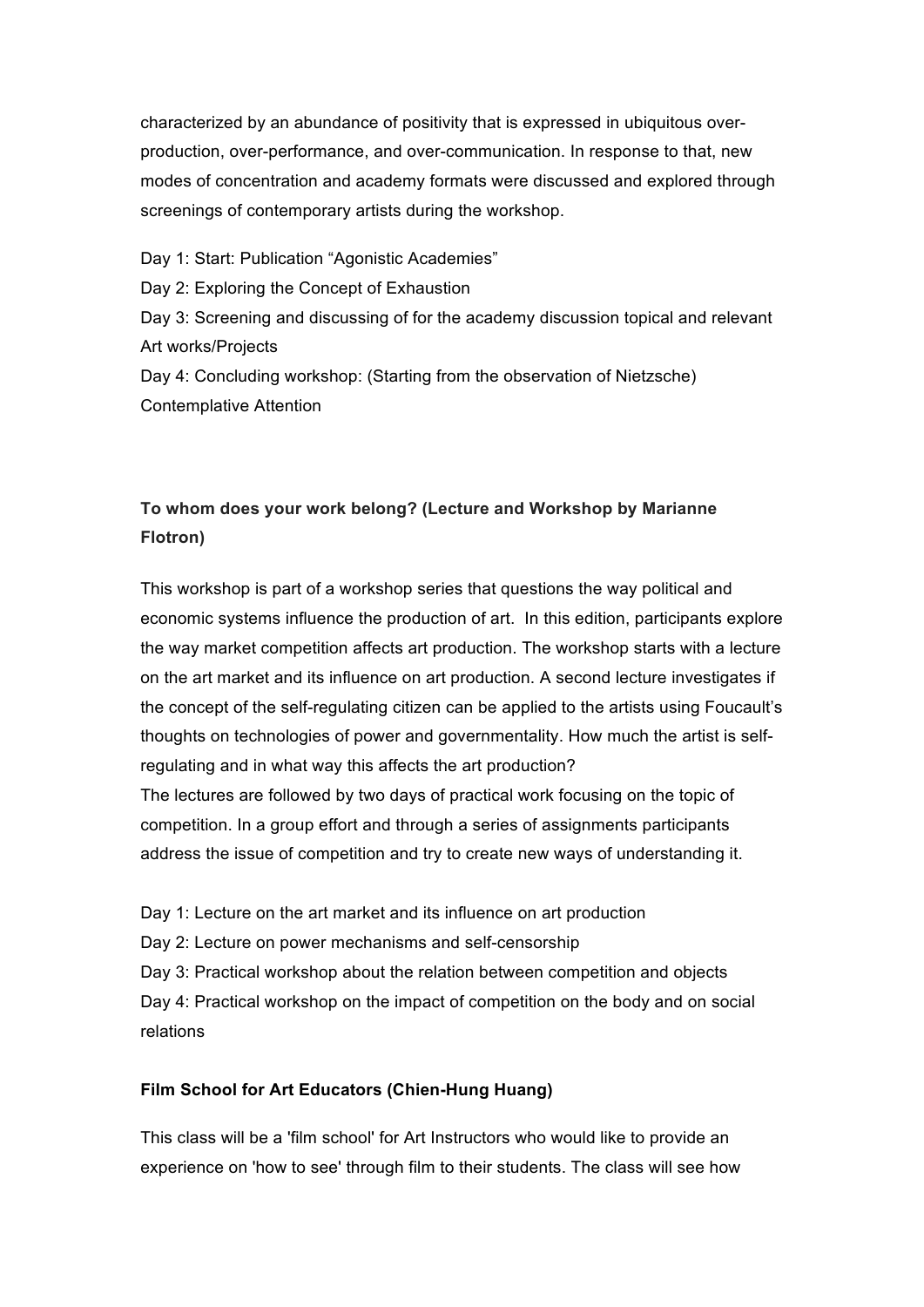instructors can make students talk about the many different perspectives in the film, and how to make them try to understand what the director aims to convey. As a matter of fact, it is why we want them to see it, not seeking for the ideology of it.

Day 1. Introduction of movie A City of Sadness – its background and specific characteristic of production and aesthetics, and the director Day

Day 2. Screening Day

Day 3. Visual analysis on the scenes and sequences of the movie

Day 4. Reproduce the sequence with drawing or camera device

# **A Dining Table for All (by blblbg X Kitchen for All )**

The consumption of three meals a day is a private behavior which at the same time is the act of connecting intimately with the world. In a metropolis that is Seoul, an attempt is made, not perfectly but to the extent possible, to not be alienated when preparing and consuming three meals a day.

The lunch will be all vegan and organic made with organically grown ingredients from near-region. In addition, we will be reusing the plates and utensils for lunch, as a means to think about how to be a 'responsible' consumer. Through our lunches, we would like to see how our existence as a consumer is personal yet also public and connected to the world.

\*The Village offers lunch for all participants.

**2018 Seoul : January – October** \* info will be added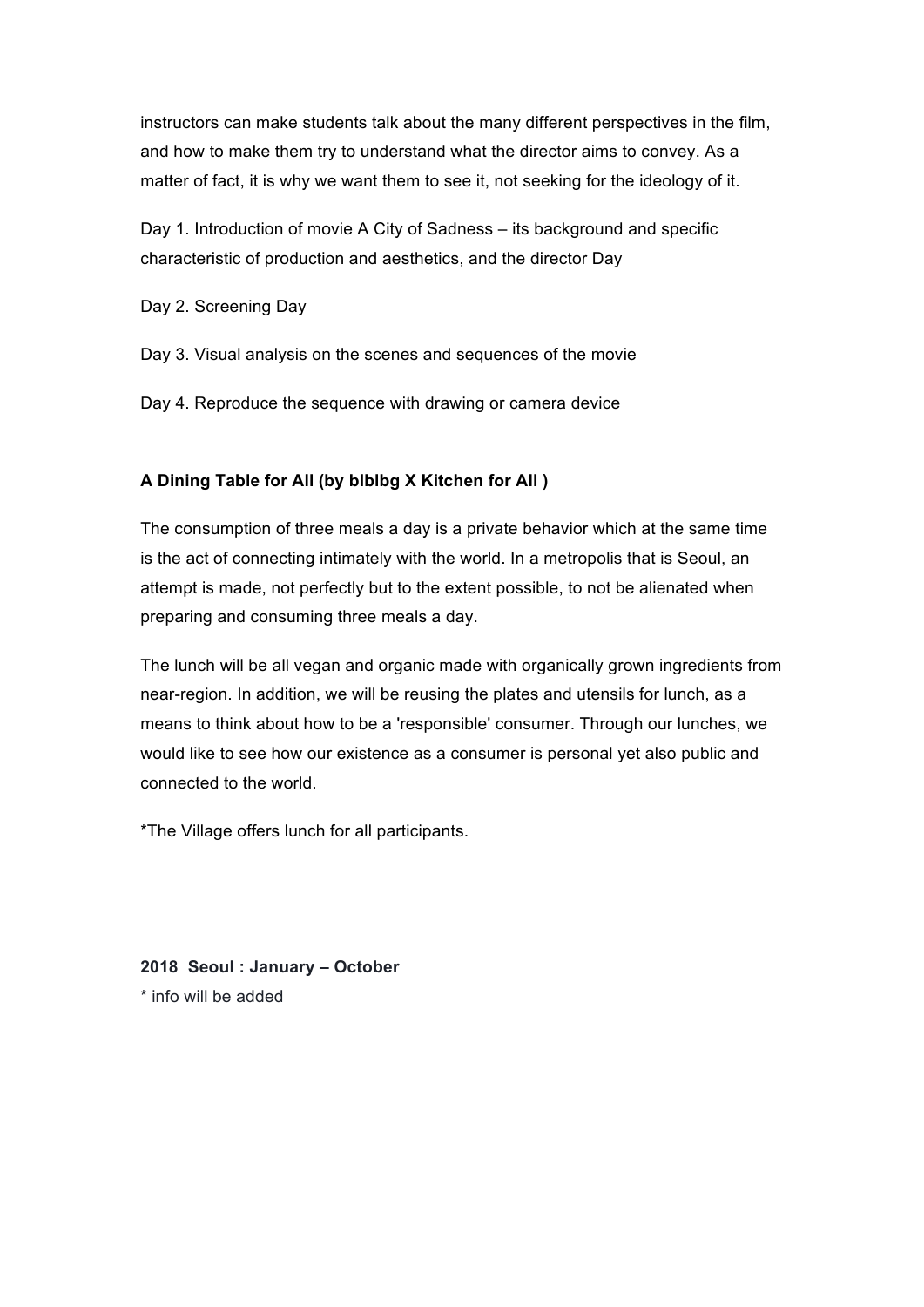#### **2018 Istanbul : 2018 April – 2019 January**

# **Dance and Inner Consciousness / Body as a Symbol (Workshop by** Tuğçe Tuna)

This workshop presents a space that opens for body consciousness and kinesthetic experience. Participants will be guided by somatic theories and be invited to observe their bodies with a notion of connectivity.

## **Narratives (Workshop by Seher Uysal)**

"Narratives" is inspired by Raymond Queneau's legendary book "Exercises in Style" in which he narrates the same ordinary story in ninety nine different ways. The workshop is constructed in a way that focuses on visual, auditory, written or performative creative methods rather than concentrating on the content of a story. Eight different methods were selected and presented to the participants who were then asked to narrate the story of a room, a house, an apartment, a neighborhood, the gallery space (Depo) or Tophane area by choosing one of the methods listed. Rather than production the workshop is about learning and reasoning, addressing a problem or playing games and it is open to people from all age groups and professions.

# **A Floral Portrait of Istanbul / An Eco-printing\* Experiment (Workshop by Arzu Yayıntaş & Burcu Demir)**

We are losing our connection with nature in Istanbul each day because of aggressive urbanization and new landscape arrangements focus on trees in big pots and grass on the roofs. This workshop invites the participants to look at the wilderness of Istanbul, its natural vegetation and impressive trees to learn the language of the plants and to re-associate with nature. We will create a portrait of the flora of Istanbul by using eco-print method with the leaves and flowers that we collect from our neighborhoods.

We will begin the workshop by talking about Istanbul's natural plant cover and our relationship with nature and city. Then we will examine the plants that are brought in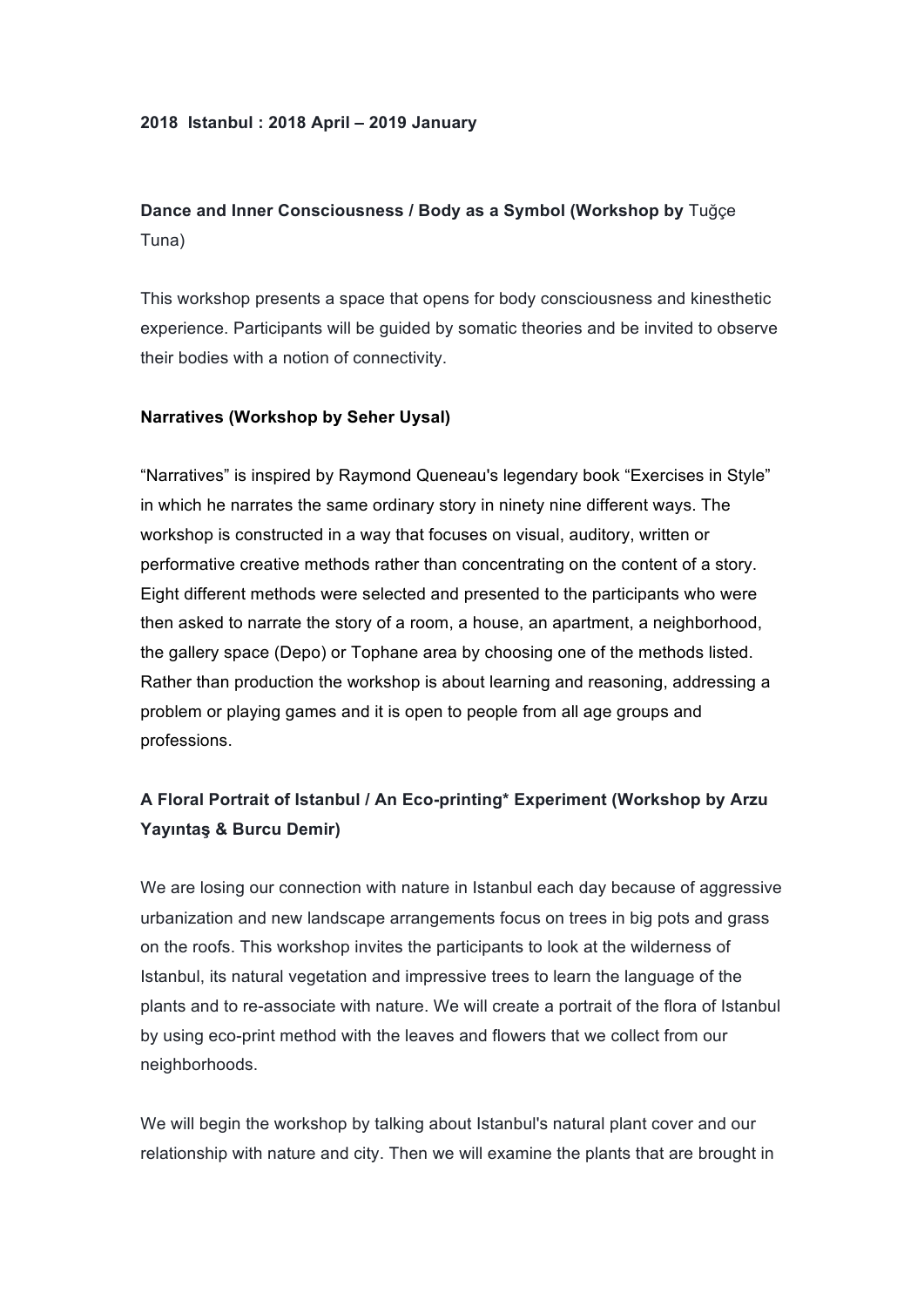and get theoretical information about the eco-print technique. Each participant will then design the piece of cloth given to her by eco-printing with the plants she choses.

#### **Lakırdı: A Workshop on Voice and Speech (Workshop by Dilek Winchester)**

In this workshop, we will examine various ritual objects made for the purpose of organizing social contracts in Europe, North America and Central Asia. Among the selected objects are a water clock, that limits the duration of speech in Ancient Greece and a wand for speaking used is used by the North American Indians. In addition to these historical ritual objects, many of which are collective designs, we will also work on objects and regulations that are being used today. We will try to design similar objects and social contracts using materials such as earth, wood, metal, sand, glass, water for our own small community of participants, inspired by these objects and situations, especially focusing on different objects and symbolic arrangements made to organize "speech" in the public space.

# **Güneş teması / Su sızıntısı / Toz telaşı / Kurum sıkıntısı Mekan ve matbu üzerine bir atölye (Workshop by Banu Cennetoğlu & Yasemin Nur)**

Artists books have long persisted in staying true to themselves. But what do they transform into through all the traces they gathered from the physical conditions and memory of the space\* they co-exist with? The keywords for the workshop which is held by artists Banu Cennetoğlu and Yasemin Nur are: Display, diagnosis, influence, contact, classification, dust, caution, haste, appreciation, repetition, sole, whole, complete and hiss.

# **Virtual Reality for Everyone and VR Practices in Contemporary Art (Workshop by Özgür Kılıç & Arzu Yayıntaş)**

While the discussions regarding whether Virtual Reality (VR) will create a great leap in visual perception, or just continue to be a new curriculum in technology are still going on, Virtual Reality art projects are becoming increasingly popular in galleries, museums and art fairs. The rapid increase in the use of this new technology in the art world stems from the fact that it offers artists and viewers new visual possibilities and reality experiences. In the first part of this workshop, through presenting recent VR projects by renowned artists such as Anish Kapoor, Marina Abronovic and Laurie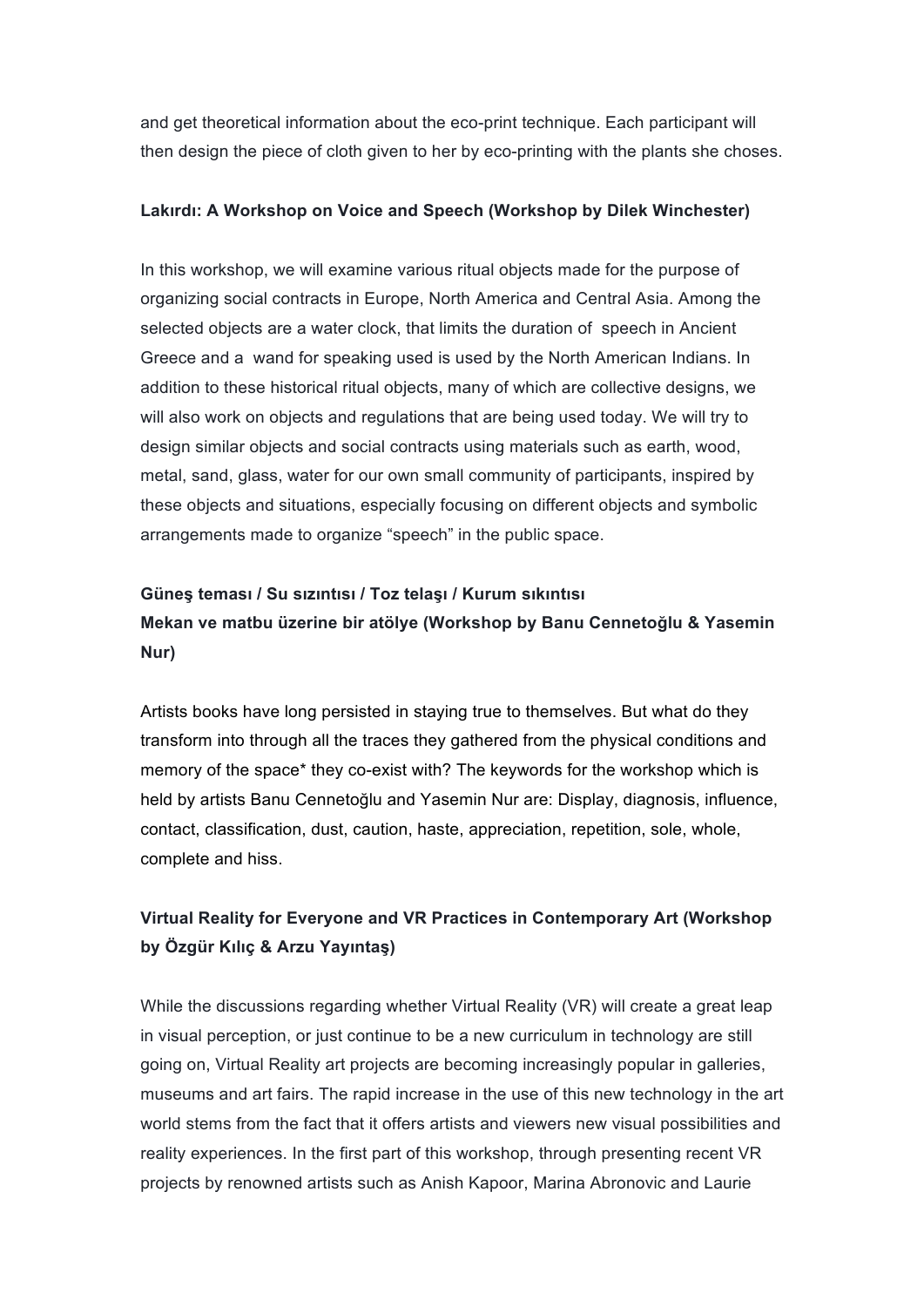Anderson the technical and visual possibilities presented by VR technologies is discussed. Technical equipment and applications for VR is introduced to the participants. In the second part, the process of making a virtual reality application for Oculus Go platform by using Unity is explained through active participation and the questions of the participants are answered.

#### **Artists once were called themselves Artworkers (Lecture by Hyunjin Shin)**

The early 1970s, the transitional period to postmodernism, was also the period in which the many art forms we still see in our time were first experimented. It was also the period in which artists called themselves artworkers, organized associations, and engaged in political campaigns. In this lecture, in the assumption artists are rarely considered as workers in (y)our society, examines the meaning of art in relation to labor with case studies of Carl Andre, Robert Morris, Andrea Fraser, and some Korean contemporary artists relevant activities. They were, and are exemplars of the 1970s, 1990s and 2000s provided us point of discussion through their detailed aspects of their intentions, exhibition settings and sales, project activities, and some failures and brilliances of their conceptions. The main case studies are from Julia Bryan- Wilson's "Art Worker: The Radical Art Practices of the Vietnam War Era", though not agreeing all the points she made, but she provides excellent points of departure for our conversation.

# **Apply Play Workshop: How to build bridges between the art (makers) and their audience (Workshop by Ellis in Wonderland)**

Currently world wide, games are being played on smartphones by a wide range of audience, both young and old. What can we learn about games and game design? How do they reach the audience, or how does the audience find ways to interact with these creations? What lessons can we derive from these and apply to other art forms, to close the gap between art and its viewer or art consumer? Can we invite people to immerse themselves in a painting, interactive installation, performance art, AR or VR, and other new media. Participants can bring cases that display both good and bad practices of these bridges, as well as questions. A facilitated and guided playful journey will bring us together in groups for possible solutions, questions and dialogue. Aesthetics, dynamics and mechanics will play important roles during this hands-on workshop, it won't be limited to the presentation of theories and examples,participants will get to work in teams.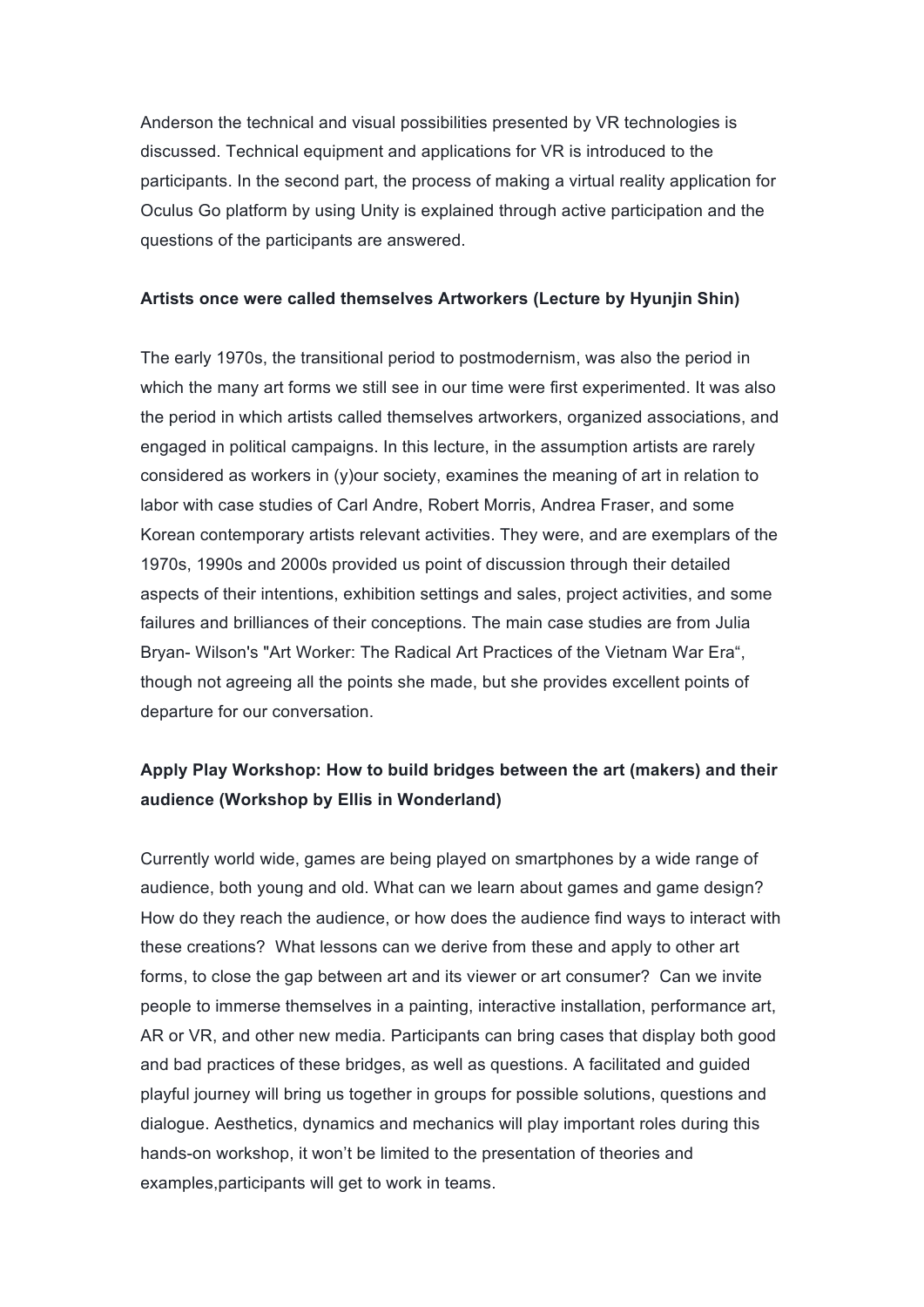# **To whom does your work belong? (Lecture and Woskshop by Marianne Flotron)**

The lecture is stressing the commodity aspect of art and underlining the increasingly accepted influence of the art market on the production of art. While market success was frowned upon 30 years ago, it is acknowledged among artists today and it is shaping their career. The lecture is based on several publications, including "High Price, Art between the Market and Celebrity Culture"(2008) by Isabelle Graw and "Contemporary Art and Its Commercial Markets"(2012) by Olav Velthuis.

The workshop, together with the participants, investigates behaviors that obey market principles and research consequences those behaviors have onto the cultural field. The theater techniques to be used allow to visualize underlying assumptions that guide behaviors and create through this a wider understanding of the issue.

# **A Critical Muscle, a Choreographic Terrain (Lecture by Seong Eun Kim)**

A cultural anthropologist exploring multiple possibilities to theorize the curatorial in the art museum, Kim deals with a spatiotemporal configuration for exercises of critical discussion in and with exhibitions, highlighting the role of the museum to cultivate a willingness of the public to think together.

She explores "the museum as a site of social and corporeal practice" through some of her recent projects in different institutions, in terms of the art of organizing "an unruly, aberrant gaze" and "a postponed knowing."

## **Peripheries: Going downstream (Lecture by Sungmin LJ)**

In the talk, Sungmin Lee gives the idea of how the movements from centers to peripheries, from inside to outside, have constituted my projects, with a focus on The Land and Memories and Common Living Culture in progress in Dongducheon, a borderland\* of Northern Gyeonggi Province

## **Dominations Under Technology (Lecture by Chien-Hung Huang)**

After post-colonial discourses flourished during the 90s and the early 2000s, the focus has been shifted towards the global development of the technological society following the examination of social and economic structure in the study of globalization. How could we preserve or construct ourselves during the automation of